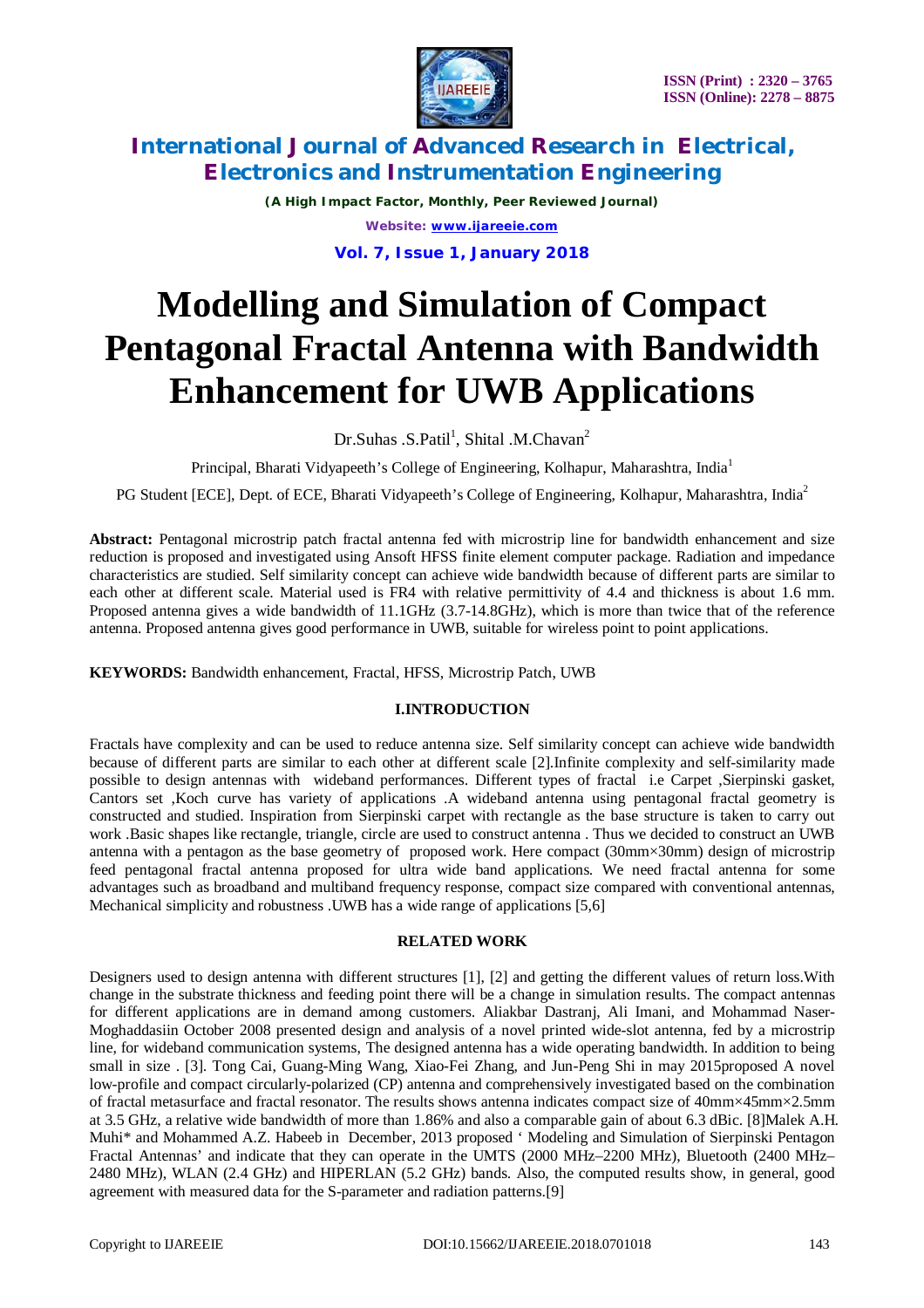

*(A High Impact Factor, Monthly, Peer Reviewed Journal)*

*Website: [www.ijareeie.com](http://www.ijareeie.com)*

#### **Vol. 7, Issue 1, January 2018**

#### **II.ANTENNA DESIGN**



**Figure 1: Antenna initiator**

Figure 1 shows the initiator of proposed antenna The radius of proposed patch is calculated by using equations (1) to (3)as R=8.7mm [7]using different parameters such as,height of substrate, dielectric constant and resonant frequency of antenna . FR4 epoxy substrate with dielectric constant 4.4 ,height of substrate 1.6mm and resonant frequency of 4.77 GHz is used in this design.

$$
a = F\left\{1 + \frac{2h}{\pi F \epsilon_r} \left[ ln\left(\frac{\pi F}{2h}\right) + 1.7726 \right] \right\}^{-1/2}
$$
 (1)

$$
F = \frac{8.791 \times 10^9}{f_{r\sqrt{\epsilon r}}} \tag{2}
$$

$$
a_e = a \left\{ 1 + \frac{2h}{\pi a \varepsilon_r} \left[ ln \left( \frac{\pi a}{2h} \right) + 1.7726 \right] \right\}^{1/2}
$$
\n
$$
\tag{3}
$$

Where:

 $a =$  circle radius  $a_e$  = effective radius of circle fr=resonant frequency h=height of substrate εr=dielectric constant of substrate

The initiator is as shown in figure1 pentagon with radius 8.7mm[7].Geometry constructed as Sierpinski gasket where the subsequent iterative stages are achieved by scaling the pentagon in current stage and adding the newly obtained pentagon to the previous structure shown in figure 2 . For ultra wide band frequency of operation Sierpinski gasket [1- 5]with three iteration is designed. Antenna can be fed by different feeding technique such as inset feeding ,micro strip line feeding [11], proximity coupling, coaxial feeding.

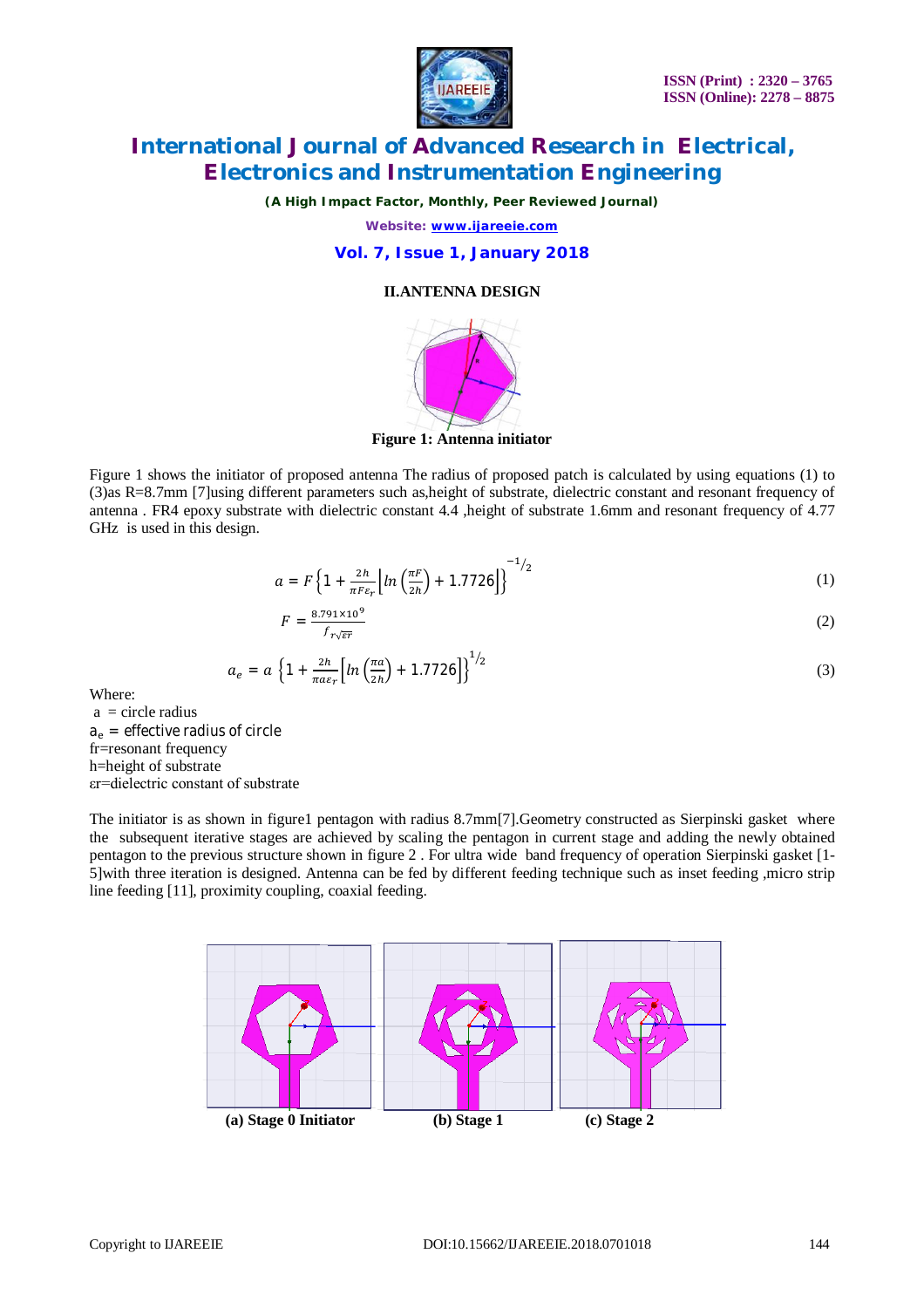

*(A High Impact Factor, Monthly, Peer Reviewed Journal)*

*Website: [www.ijareeie.com](http://www.ijareeie.com)*

**Vol. 7, Issue 1, January 2018**



**Figure 2 :Proposed antenna geometry**

Patch can have as much iteration as required. The results obtained gives acceptable values of parameters after a few iterations, and thus no further iterations will be necessary. The ground plane was modified from full ground plane to less than half of its area. Reduction of ground plane results in reduction of copper loss and surface waves and thus better radiation and bandwidth of radiation. A comparative study was conducted and the best result was obtained when the dimensions of the ground plane as shown in figure 3



 **Figure 3: Final dimensions of radiating patch and ground**

| Table1:Proposed antenna parametric values |  |  |  |
|-------------------------------------------|--|--|--|
|-------------------------------------------|--|--|--|

| Sr.n | <b>Parameter</b> | <b>Description</b>  | <b>Values</b>    |
|------|------------------|---------------------|------------------|
| 0    | s                |                     |                  |
|      | Ws               | Width of substrate  | 30 <sub>mm</sub> |
|      | Ls               | Length of substrate | 29.92mm          |
|      | Wf               | Width of feed       | 3.8mm            |
|      | Lf               | Length of feed      | 8 <sub>mm</sub>  |
|      | -g               | Length of ground    | 7 <sub>mm</sub>  |
|      |                  | Length of slot      | 3.2mm            |
|      | W                | Width of slot       | 4mm              |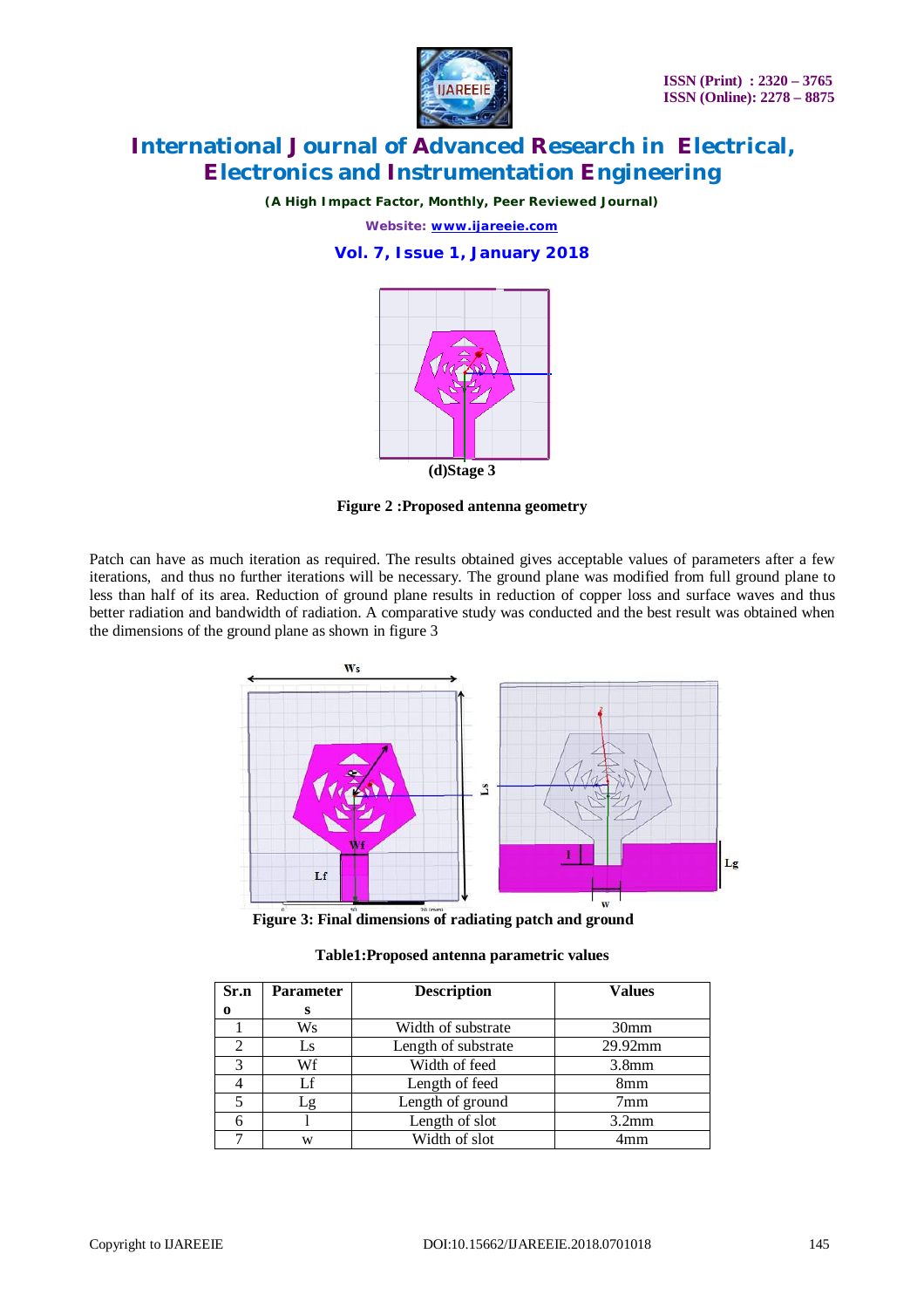

*(A High Impact Factor, Monthly, Peer Reviewed Journal)*

*Website: [www.ijareeie.com](http://www.ijareeie.com)*

**Vol. 7, Issue 1, January 2018**



**Figure 4: Pentagonal fractal patch antenna configuration with line feed top view**



**Figure 5 : antenna bottom view with partial ground plane**

#### **III. RESULT AND DISCUSSIONS**

### **3.1Simulated results**

**3.1 .1Return loss and VSWR**

Return loss versus frequency plot and VSWR of proposed antenna is shown in figure4 and figure5

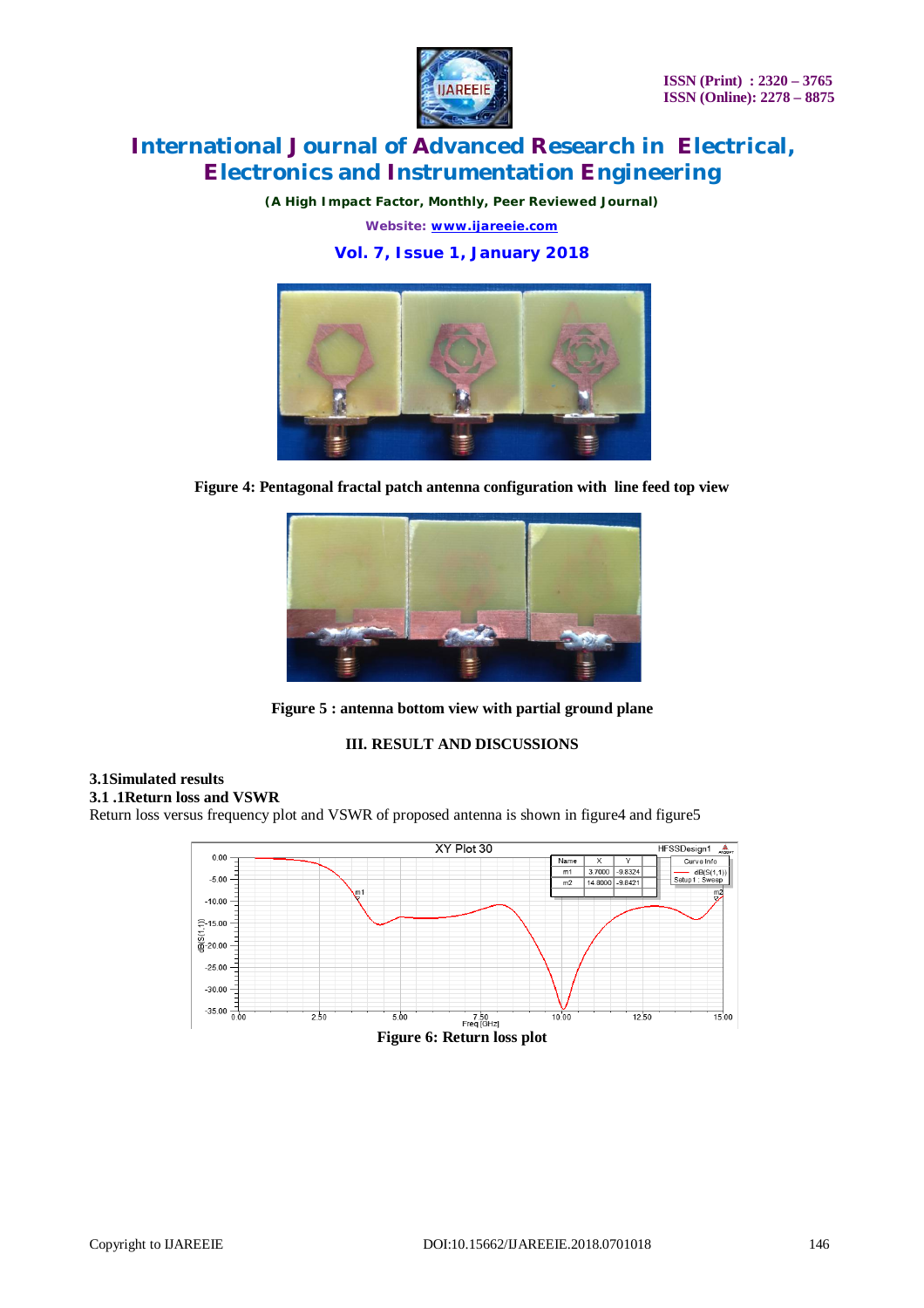

*(A High Impact Factor, Monthly, Peer Reviewed Journal)*

*Website: [www.ijareeie.com](http://www.ijareeie.com)*

#### **Vol. 7, Issue 1, January 2018**



**Figure 7: VSWR plot**

The pentagonal fractal patch antenna with line feed works on frequency bands from 3.7 to 14.8GHz.Return loss at all frequency bands are at acceptable level {return loss < -10dB}VSWR versus frequency curve of proposed antenna given in figure 7 . VSWR at all frequency bands are also at acceptable level {VSWR < 2}.

#### **3.1.2 Gain and radiation pattern**

The gain and radiation pattern of antenna is simulated at all frequencies .Value of gain is at acceptable level as shown in table. Graphical representation of relative field strength of antenna is called radiation pattern is figure of eight ,similar with radiation pattern of dipole antenna.2Dradiation pattern and 3D gain plot of antenna is shown in figure below



**Figure 8:2D radiation pattern**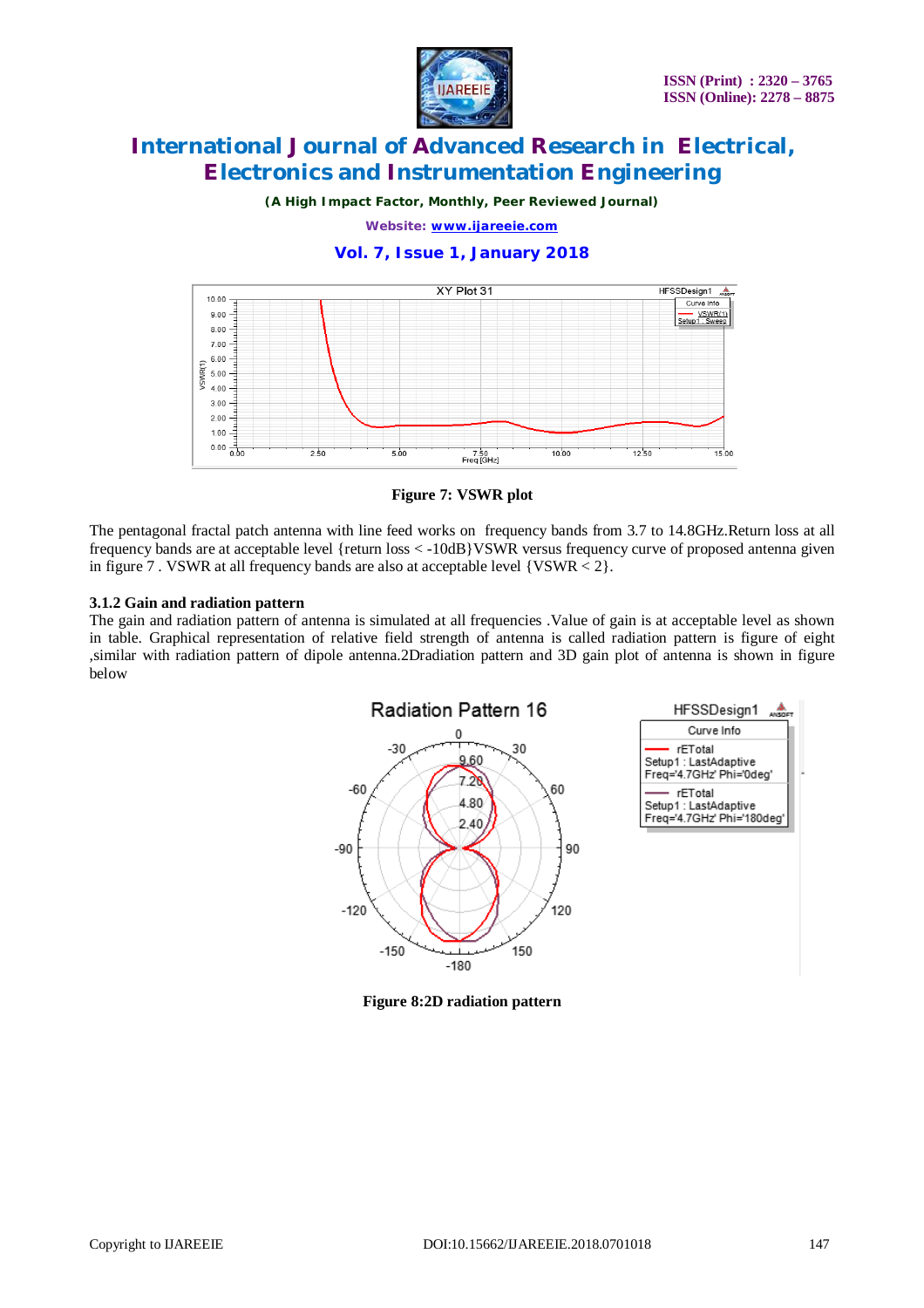

*(A High Impact Factor, Monthly, Peer Reviewed Journal)*

*Website: [www.ijareeie.com](http://www.ijareeie.com)*

#### **Vol. 7, Issue 1, January 2018**



**Figure 9:3D Gain plot**

#### **3.2Experimental results**

**3.2.1Return loss and VSWR**

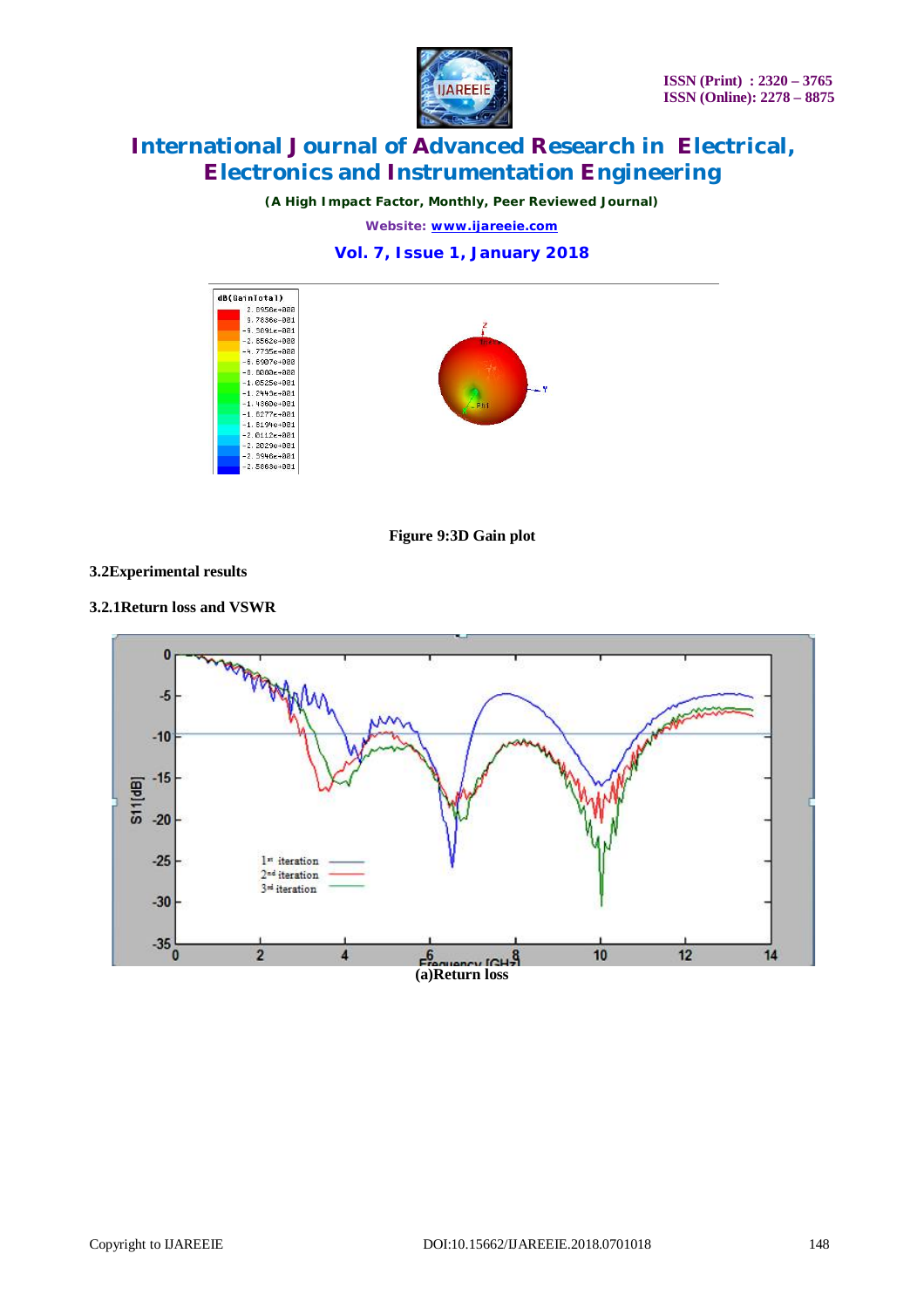

*(A High Impact Factor, Monthly, Peer Reviewed Journal)*

*Website: [www.ijareeie.com](http://www.ijareeie.com)*

#### **Vol. 7, Issue 1, January 2018**



#### **(b)VSWR**

#### **IV. CONCLUSION**

Compact(30mm×30mm) pentagonal fractal antenna with line feed presented in this paper. Antenna design gives wide bandwidth of 11.1GHz(3.7-14.8GHz) which is more than twice that of reference antennas. The value of maximum gain is 2.8dB. They cover a wide range of applications in UWB , e.g. Personal Area Network with its compactness. Results obtained from the HFSS software show good agreement with measured results on VNA for S11 parameter and VSWR.

#### **FUTURE WORK**

Antenna size reduction can be done by scaling it to optimum configuration

#### **REFERENCES**

- 1. Malek A.H. Muhi\* and Mohammed A.Z. Habeeb Modeling and Simulation of Sierpinski Pentagon Fractal Antennas Vol.16 (4), December, 2013, pp.106-166
- 2. Omar M. Khan1, \*, Zain U. Islam1, Imran Rashid1, Farooq A. Bhatti1, and Qamar U. Islam2NOVEL MINIATURIZED KOCH PENTAGONAL FRACTAL ANTENNA FOR MULTIBAND WIRELESS APPLICATIONS Progress In Electromagnetics Research, Vol. 141, 693{710, 2013}
- 3. Sze Jia-Yi, Wong Kin-Lu. Bandwidth enhancement of a microstrip-line-fed printed wide-slot antenna. IEEE Trans Antennas Propag 2001;49(7):1020–4.
- 4. Pratap N, Shinde BK, Mishra. Design of triple band slot antenna for 802.11a/bWLAN and upper UWB application using pentagon tuning stub. Int J MicrowOpt Technol (IJMOT) 2013;8(1):11–7.
- 5. .Cheng S, Hallbjörner P, Rydberg A. Printed slot planar inverted cone antenna for ultra wideband applications. IEEE Antennas Wirel Propag Lett 2008;7:18–21.
- 6. Prajakta B.Jadhav1, Prof.Mrs.M.M.Pawar2 Bandwidth and Gain improvement by using suspended Fractal MSA at 2.4GHZ*IOSR* Journal of Electronics and Communication Engineering (IOSR-JECE) e-ISSN: 2278-2834,p- ISSN: 2278-8735.Volume 9, Issue 4, Ver. V (Jul - Aug. 2014)
- 7. Sreerag M Sudha T Hexagonal Boundary Fractal Antenna with WLAN Band Rejection International Journal of Applied Engineering Research ISSN 0973-4562 Volume 11, Number 1
- 8. Horng-Dean Chen. Broadband CPW-fed square slot antennas with a widene dtuning stub. IEEE Trans Antennas Propag 2003;51(8):1982–6.
- 9. Dastranj A, Imani Ali, Mohammad. Printed wide-slot antenna for wideband applications. IEEE Trans Antennas Propag 2008;56(10):3097– 102.[4]